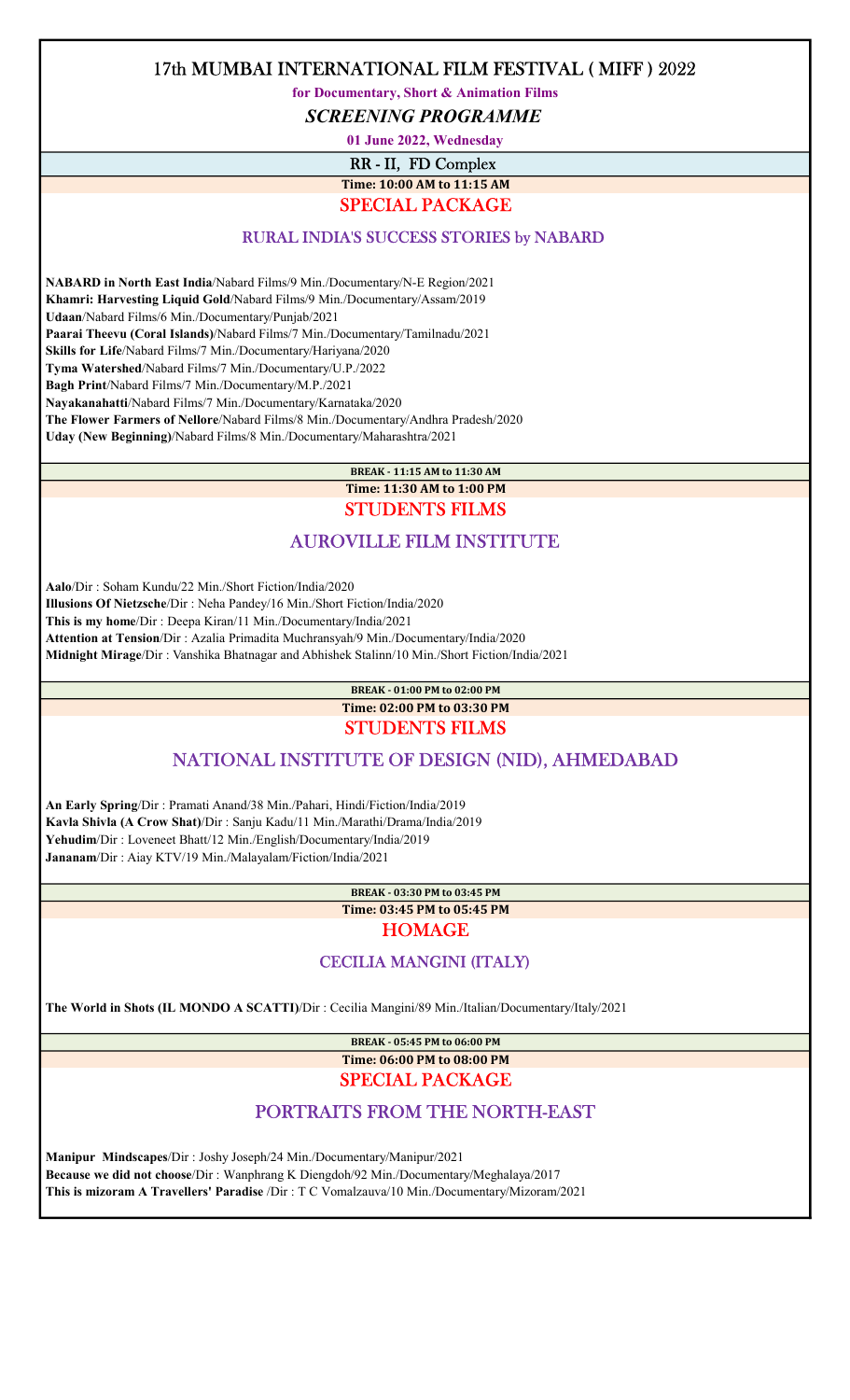for Documentary, Short & Animation Films

SCREENING PROGRAMME

02 June 2022, Thursday

RR - II, FD Complex

Time: 10:00 AM to 11:15 AM

STUDENTS FILMS

## NATIONAL INSTITUTE OF DESIGN (NID), AHMEDABAD

 Darroj/Dir : Varun Sharma/29 Min./Gujarati, Hindi, Bhojpuri/Fiction/India/2019 Rijak Roti/Dir : Krishna Raj Soni/19 Min./Hindi/Documentary/India/2021 Bali/Dir : Mrinalini/26 Min./Hindi/Fiction/India/2020

#### BREAK - 11:15 AM to 11:30 AM Time: 11:30 AM to 1:00 PM HOMAGE

 A Viewpiont/Dir : Yash Pal Chaudhary/30 Min./English/Documentary/1993 Indian Talkie/Dir : Yash Pal Chaudhary/21 Min./Hindi/Documentary/1981 The Bridge of Life/Dir : Paul S. Koli/4 Min./Music/Animation/2012 Jeevan Setu/Dir : Paul S. Koli/1 Min./Music/Animation/2014 Introduction/Dir : R. R. Swamy/1 Min./English/Short film/1990 Glimpses of Indian Animation/Dir : R. R. Swamy/31 Min./English/Documentary/1997

### BREAK - 01:00 PM to 02:00 PM Time: 02:00 PM to 03:30 PM SPECIAL PACKAGE

# INDIAN PANORAMA

 Veerangana/Dir : Kishore Kalita/21 Min./Assamese/Documentary/2020 Ved... The Visionary/Dir : Rajiv Parkash/63 Min./English/Documentary/2021

#### BREAK - 03:30 PM to 03:45 PM Time: 03:45 PM to 05:45 PM HOMAGE

# SUMITRA BHAVE (INDIA)

 Pani/Dir : Sumitra Bhave/37 Min./Marathi/Documentary/1987 Phir Zindagi.... Life Continues/Dir : Sumitra Bhave & Sunil Sukthankar/55 Min./Hindi/Short Fiction/2015 Pratidnya (The Pledge)/Dir : Sumitra Bhave & Sunil Sukthankar/16 Min./Marathi/Short Fiction/2009

> BREAK - 05:45 PM to 06:00 PM Time: 06:00 PM to 08:00 PM HOMAGE

# GAUTAM BENEGAL (INDIA)

 Tupa tap Tupa tap /Dir : Gautam Benegal/24 Min./Hindi/Animation/1990 Gauriya Ki Champi /Dir : Gautam Benegal/16 Min./Hindi/Animation/1994 Kalkalam ( Inspired By Rabindranath Tagore's "Tota Kahini" )/Dir : Gautam Benegal/19 Min./Hindi/Animation/2001 The Prince and the Crown of Stone /Dir : Gautam Benegal/60 Min./English/Animation/2008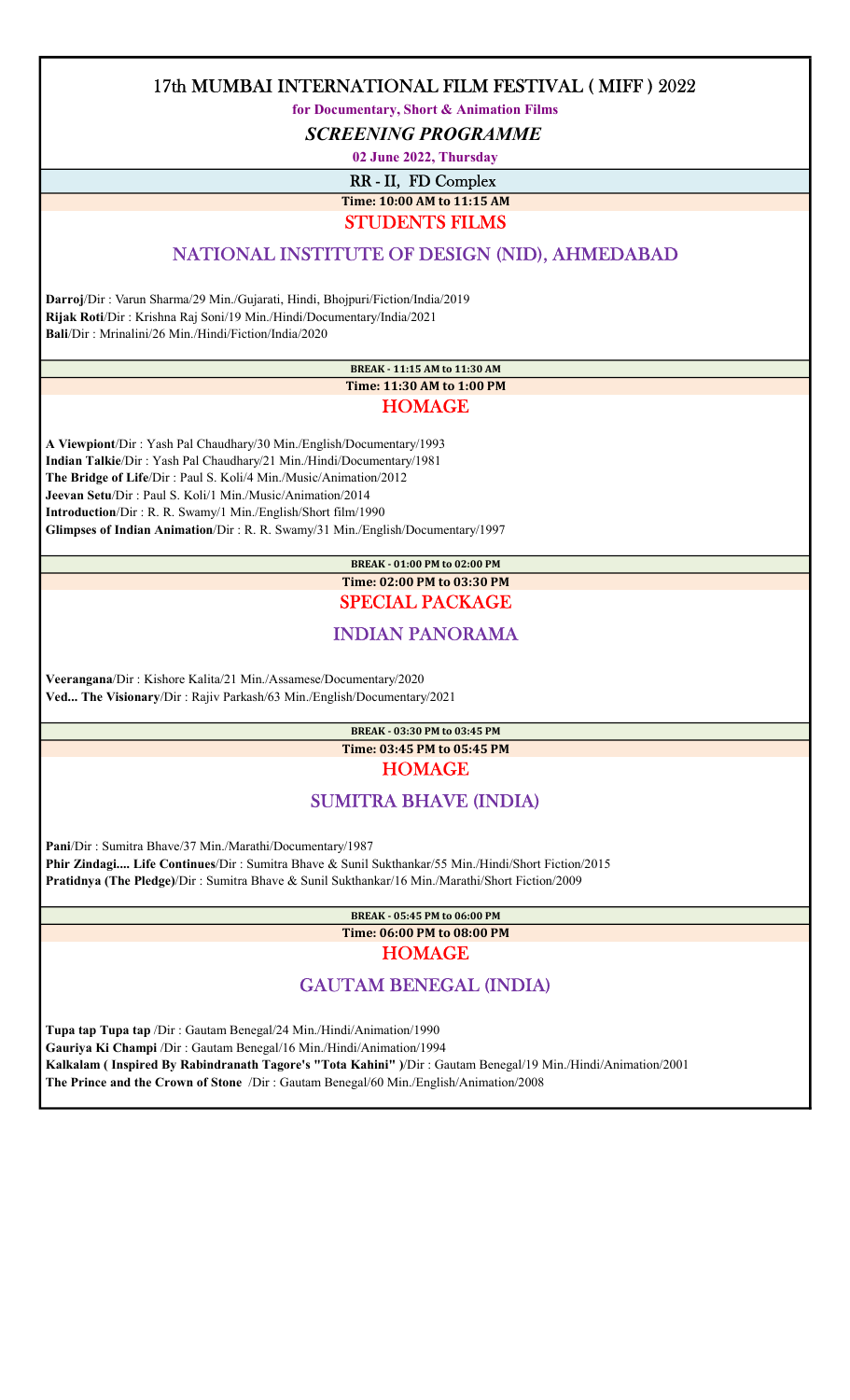for Documentary, Short & Animation Films

SCREENING PROGRAMME

03 June 2022, Friday

RR - II, FD Complex

Time: 10:00 AM to 11:15 AM

### HOMAGE

 Third Theatre/Dir : Amshan Kumar/53 Min./English/Documentary/1995 After Tsunami/Dir : N. Stanley/15 Min./English/Documentary/2005

> BREAK - 11:15 AM to 11:30 AM Time: 11:30 AM to 1:00 PM STUDENTS FILMS

## MIT ADT UNIVERSITY INSTITUTE OF DESIGN, PUNE

 Subah Se Pahle/Dir : Haris I. Khan/46 Min./Hindi/Documentary/India/2021 Meera/Dir : Prakhar Thakkar/16 Min./Hindi/Fiction/India/2021 Girimitra/Dir : Yash Nene/12 Min./Marathi,English/Documentary/India/2021

> BREAK - 01:00 PM to 02:00 PM Time: 02:00 PM to 03:30 PM STUDENTS FILMS

# MIT ADT UNIVERSITY INSTITUTE OF DESIGN, PUNE

 Searching for the narrative/Dir : Shreshtha Kovvalli/50 Min./English/Documentary/India/2021 Rangg/Dir : Prachiti Kahvate/15 Min./Marathi/Fiction/India/2021 Goofy Love Story/Dir : Kalpita S.Mandrekar/11 Min./English/Documentary/India/2021

> BREAK - 03:30 PM to 03:45 PM Time: 03:45 PM to 05:45 PM

### HOMAGE

 Naushad Ali - The Melody Continues/Dir : Buddhadeb Dasgupta/38 Min./Hindi/Documentary/2008 Insult to Civilization/Dir : Rahat Yusufi & Loksen Lalvani/13 Min./English/Documentary/1980 Engineer Kisan/Dir : Rahat Yusufi/12 Min./Hindi/Documentary/1975

# **HOMAGE**

## Centenary Commemoratative Screening of Chidananda Dasgupta

 Portrait of A City/Dir : Chidananda Dasgupta/20 Min./Music/Documentary/1961 Birju Maharaj/Dir : Chidananda Dasgupta/21 Min./Hindi/Documentary/1972

> BREAK - 05:45 PM to 06:00 PM Time: 06:00 PM to 08:00 PM

# SPECIAL PACKAGE

## INDIAN PANORAMA

Ahimsa - Gandhi : The power of the powerless/Dir : Ramesh Sharma/116 Min./English/Documentary/2019